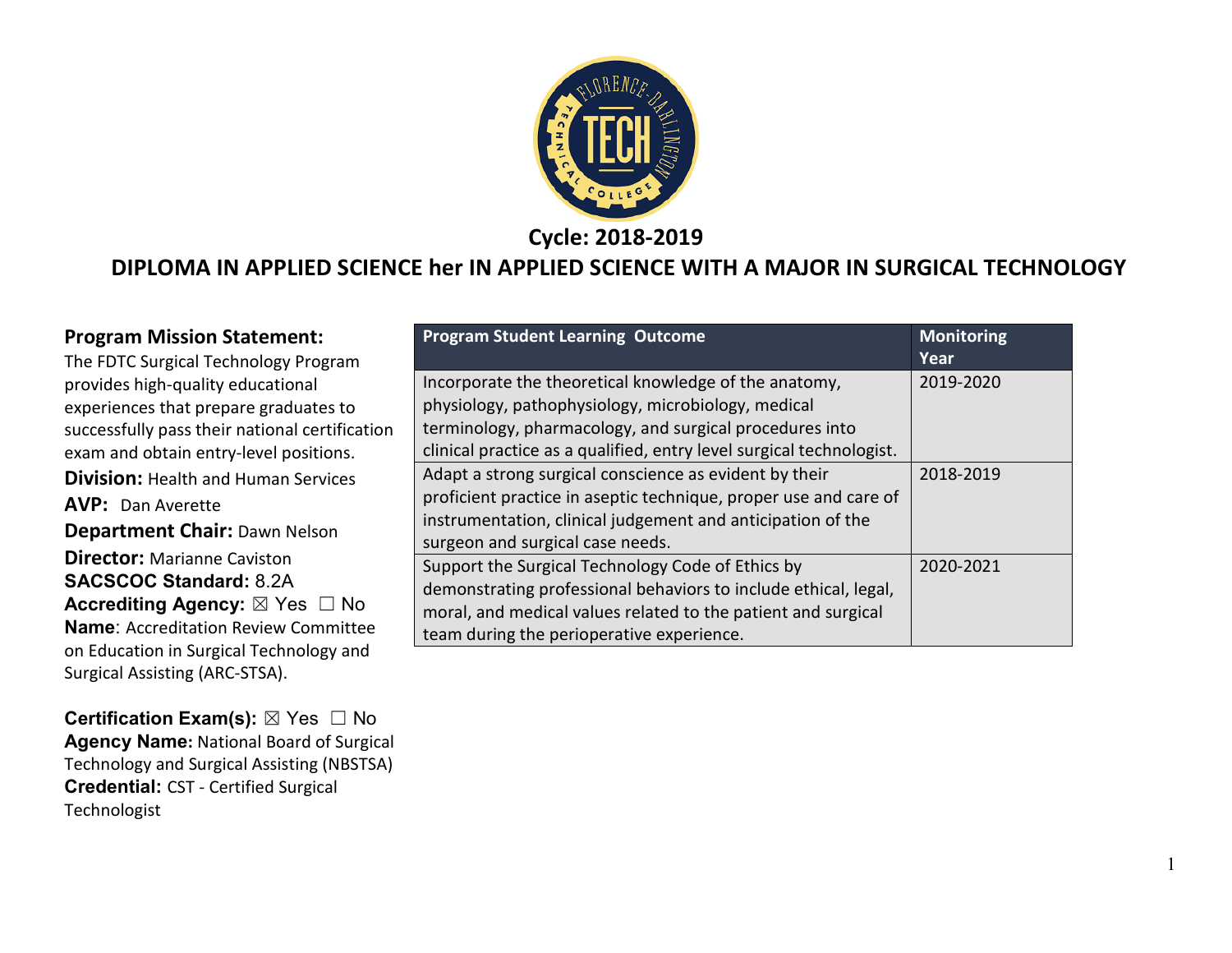# **STUDENT LEARNING OUTCOMES FOR DAS.ORT – 2018-2019**

| A. Program<br><b>Student Learning</b><br><b>Outcomes</b>                                                                                                                                                                            | <b>B.</b> What<br>courses<br>are PSLOs<br><b>Assessed</b>                         | C. Methods for<br><b>Outcomes</b><br><b>Assessment</b>                                                                                                                | D. Expected Level<br>of Program<br>Performance                              | <b>E. Data Collection F. Results</b>                                                          |                                                                                                                                                                                    | <b>G. Plan For Improvement</b>                                                                                                                                                                      |
|-------------------------------------------------------------------------------------------------------------------------------------------------------------------------------------------------------------------------------------|-----------------------------------------------------------------------------------|-----------------------------------------------------------------------------------------------------------------------------------------------------------------------|-----------------------------------------------------------------------------|-----------------------------------------------------------------------------------------------|------------------------------------------------------------------------------------------------------------------------------------------------------------------------------------|-----------------------------------------------------------------------------------------------------------------------------------------------------------------------------------------------------|
| What should the<br>graduates of your<br>program be able to<br>do?                                                                                                                                                                   | Where do<br>you see<br>evidence<br>that the<br>student can<br>do these<br>things? | How does your<br>program evaluate<br>student/graduate<br>skills/abilities?                                                                                            | What is the expected<br>level of student<br>performance for the<br>program? | When will you<br>collect the data<br>needed to evaluate<br>the performance of<br>the program? | What are the<br>results of the<br>evaluation?<br>NOTE: include<br>student ratio with<br>all results.                                                                               | How will you use this information<br>to improve the program                                                                                                                                         |
| Adapt a strong<br>surgical conscience as<br>evident by their<br>proficient practice in<br>aseptic technique,<br>proper use and care of<br>instrumentation,<br>clinical judgement and<br>anticipation of the<br>surgeon and surgical | <b>SUR 101</b><br>Introduction<br>to Surgical<br>Technology                       | Artifact used for<br>this PSLO are Sterile<br><b>Processing Skill</b><br>Assessment and<br>Module IV exam, a<br>cumulative 200<br>identification<br>instrument final. | 85% of the students<br>will receive 77% or<br>higher.                       | Spring 2019                                                                                   | 11 out of the 11<br>students received<br>a 77% or higher on<br>the artifact chosen<br>for this<br>assessment. The<br>cohort average<br>was 91.8%.                                  | The expected level of learning was<br>met. Will continue to use<br>performance metrics to evaluate<br>results.                                                                                      |
| case needs.                                                                                                                                                                                                                         | <b>SUR 103</b><br>Surgical<br>Procedures I                                        | Artifact used for<br>this PSLO is two<br>Mock Surgery<br>assignments. This<br>assignment is a<br>combination of<br>didactic and<br>psychomotor<br>evaluation.         | 85% of the students<br>will receive 77% or<br>higher.                       | Summer 2019                                                                                   | 11 out of the 11<br>students received<br>a 77% or higher on<br>the artifact chosen<br>for this<br>assessment. The<br>cohort average for<br>the two Mock<br>Surgeries was<br>87.8%. | The expected level of learning was<br>met. However, 2 out of 11<br>students did not meet a 77% or<br>higher on one of the two Mock<br>Surgery assignments, the average<br>did bring them above 77%. |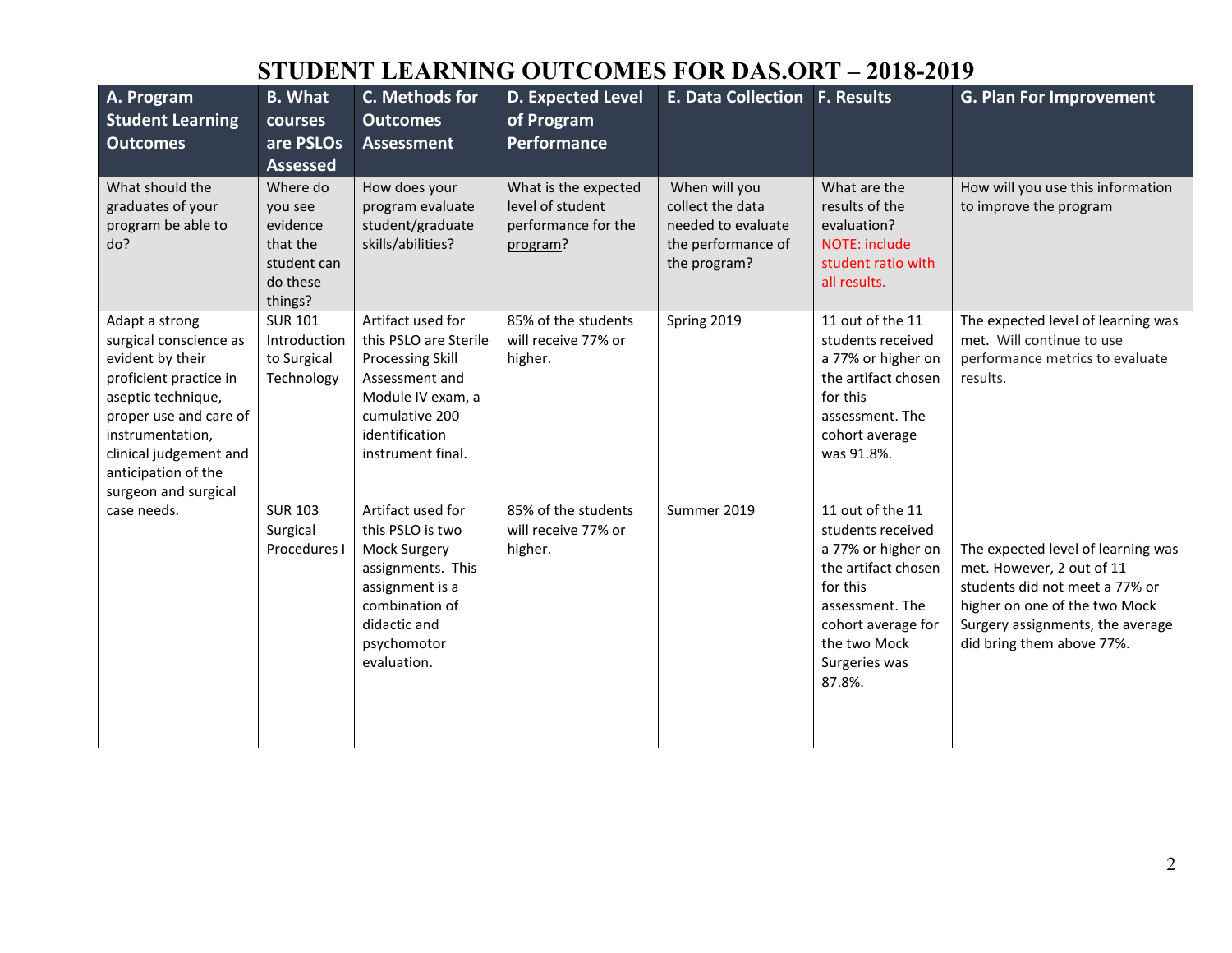# **STUDENT LEARNING OUTCOMES FOR DAS.ORT – 2018-2019**

| A. Program<br><b>Student Learning</b><br><b>Outcomes</b>                                                                                                                                                                                           | <b>B.</b> What<br><b>courses</b><br>are<br><b>PSLOs</b><br><b>Assessed</b>           | C. Methods for<br><b>Outcomes</b><br><b>Assessment</b>                                                                                                                              | <b>D. Expected Level</b><br>of Program<br><b>Performance</b>                | <b>E. Data Collection</b>                                                                     | <b>F. Results</b>                                                                                                                                                                                                                                                                  | G. Plan For Improvement                                                                                                                                                                                                                                                                                                                                                   |
|----------------------------------------------------------------------------------------------------------------------------------------------------------------------------------------------------------------------------------------------------|--------------------------------------------------------------------------------------|-------------------------------------------------------------------------------------------------------------------------------------------------------------------------------------|-----------------------------------------------------------------------------|-----------------------------------------------------------------------------------------------|------------------------------------------------------------------------------------------------------------------------------------------------------------------------------------------------------------------------------------------------------------------------------------|---------------------------------------------------------------------------------------------------------------------------------------------------------------------------------------------------------------------------------------------------------------------------------------------------------------------------------------------------------------------------|
| What should the<br>graduates of your<br>program be able to<br>do?                                                                                                                                                                                  | Where do<br>you see<br>evidence<br>that the<br>student<br>can do<br>these<br>things? | How does your<br>program evaluate<br>student/graduate<br>skills/abilities?                                                                                                          | What is the expected<br>level of student<br>performance for the<br>program? | When will you collect<br>the data needed to<br>evaluate the<br>performance of the<br>program? | What are the<br>results of the<br>evaluation?<br>NOTE: include<br>student ratio with<br>all results.                                                                                                                                                                               | How will you use this information<br>to improve the program                                                                                                                                                                                                                                                                                                               |
| Adapt a strong<br>surgical conscience as<br>evident by their<br>proficient practice in<br>aseptic technique,<br>proper use and care of<br>instrumentation,<br>clinical judgement and<br>anticipation of the<br>surgeon and surgical<br>case needs. | <b>SUR 107</b><br>Surgical<br>Specialty<br>Procedures                                | Artifact used for<br>this PSLO are<br>Module I, II, III, IV,<br>and V Exams. These<br>modules covered<br>ENT, orthopedic,<br>neurosurgical,<br>plastic, and vascular<br>procedures. | 85% of the students<br>will receive 77% or<br>higher.                       | Summer 2019                                                                                   | 7 out of the 10<br>students received<br>a 77% or higher on<br>the artifact chosen<br>for this<br>assessment. The<br>cohort average<br>was 80.6%.<br>The lowest<br>average for this<br>artifact was<br>72.85% and the<br>highest was<br>93.96%. The<br>cohort average<br>was 81.4%. | The expected level of learning was<br>not met. An understanding of<br>procedures is important for proper<br>clinical judgement and proficient<br>anticipation of the surgeon and<br>surgical case needs. The student<br>needs a strong understanding of<br>anatomy and physiology. In the<br>future more, anatomy and<br>physiology will be focused on<br>during lecture. |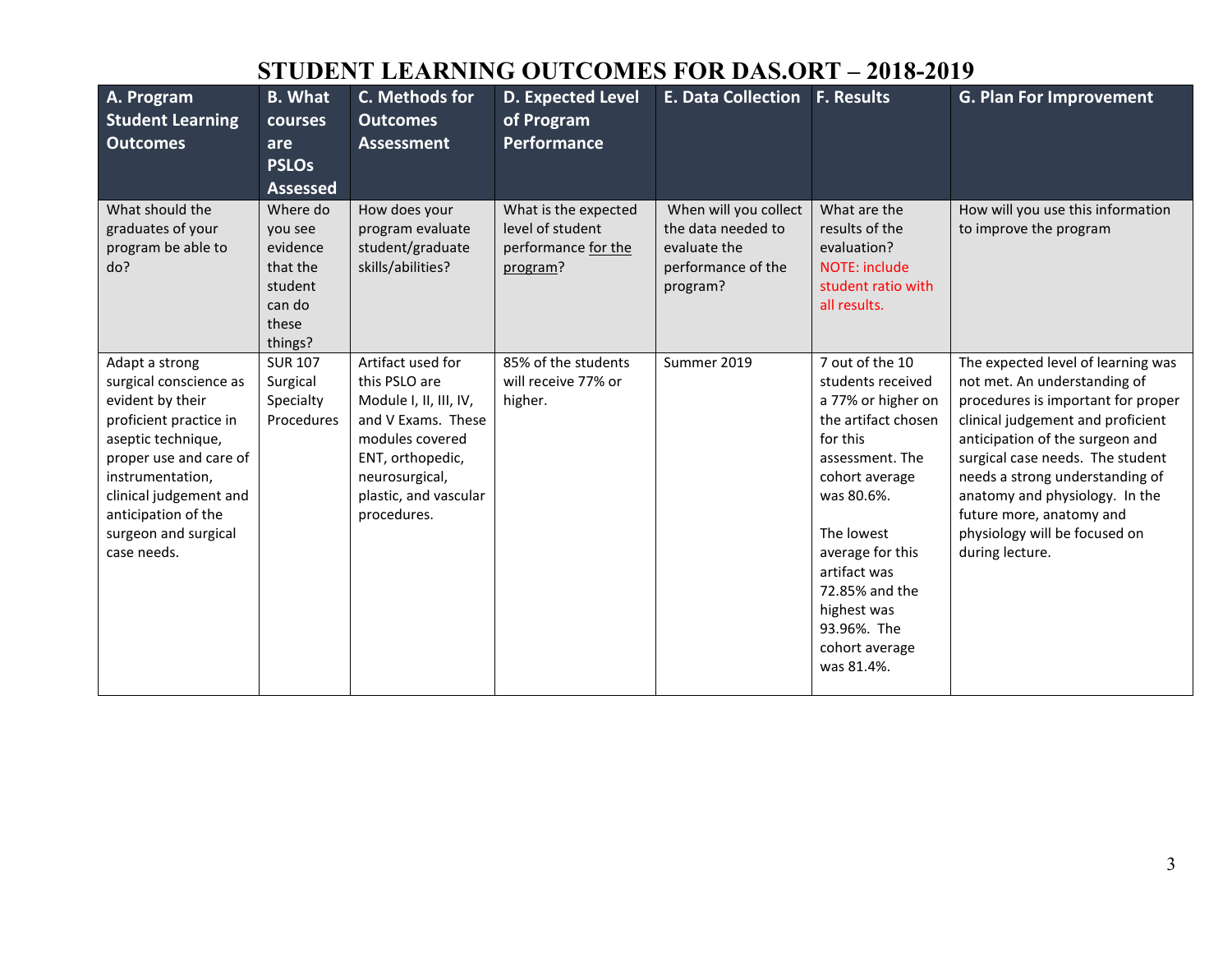# **STUDENT LEARNING OUTCOMES FOR DAS.ORT – 2019-2020**

| A. Program<br><b>Student Learning</b><br><b>Outcomes</b>                                                                                                                                                                                                               | <b>B.</b> What<br><b>courses</b><br>are<br><b>PSLOs</b><br><b>Assessed</b>           | C. Methods for<br><b>Outcomes</b><br><b>Assessment</b>                                                                                                                                                                                                                                    | <b>D. Expected Level</b><br>of Program<br>Performance                       | <b>E. Data Collection</b>                                                                     | <b>F. Results</b>                                                                                                                                                                                                                                  | <b>G. Plan For Improvement</b>                                                                                                                                                                                                                                                                                                                                                                                                                                                                                                                                                                                                                                     |
|------------------------------------------------------------------------------------------------------------------------------------------------------------------------------------------------------------------------------------------------------------------------|--------------------------------------------------------------------------------------|-------------------------------------------------------------------------------------------------------------------------------------------------------------------------------------------------------------------------------------------------------------------------------------------|-----------------------------------------------------------------------------|-----------------------------------------------------------------------------------------------|----------------------------------------------------------------------------------------------------------------------------------------------------------------------------------------------------------------------------------------------------|--------------------------------------------------------------------------------------------------------------------------------------------------------------------------------------------------------------------------------------------------------------------------------------------------------------------------------------------------------------------------------------------------------------------------------------------------------------------------------------------------------------------------------------------------------------------------------------------------------------------------------------------------------------------|
| What should the<br>graduates of your<br>program be able to<br>do?                                                                                                                                                                                                      | Where do<br>vou see<br>evidence<br>that the<br>student<br>can do<br>these<br>things? | How does your<br>program evaluate<br>student/graduate<br>skills/abilities?                                                                                                                                                                                                                | What is the expected<br>level of student<br>performance for the<br>program? | When will you collect<br>the data needed to<br>evaluate the<br>performance of the<br>program? | What are the<br>results of the<br>evaluation?<br><b>NOTE: include</b><br>student ratio with<br>all results.                                                                                                                                        | How will you use this information<br>to improve the program                                                                                                                                                                                                                                                                                                                                                                                                                                                                                                                                                                                                        |
| Incorporate the<br>theoretical knowledge<br>of the anatomy,<br>physiology,<br>pathophysiology,<br>microbiology, medical<br>terminology,<br>pharmacology, and<br>surgical procedures<br>into clinical practice as<br>a qualified, entry level<br>surgical technologist. | <b>SUR 120</b><br>Surgical<br>Seminar                                                | Artifacts used for<br>this PSLO are<br>didactic testing.<br>Student averages<br>were used for the<br>following<br>assessments:<br>Two mock<br>certification exams<br>and the HESI exam.<br>These written<br>exams demonstrate<br>that the student is<br>able to apply their<br>knowledge. | 85% of the students<br>will receive 77% or<br>higher.                       | <b>Fall 2019</b><br>Summer 2020                                                               | 14 out of 19<br>students (73.7%)<br>received a 77% or<br>higher on the<br>artifacts chosen<br>for this<br>assessment.<br>The lowest score<br>for this artifact<br>was 68.99% and<br>the highest was<br>95.35%. The<br>cohort average<br>was 81.4%. | The expected level of learning was<br>not met. The program is three<br>semesters and often a chapter or<br>two of procedures is taught at the<br>beginning of the course in the last<br>semester. We are moving to an<br>associate degree that will have 3<br>procedure courses, instead of 2.<br>The students will be able to<br>completely focus on review from<br>previous courses in preparing for<br>their certification exam at his<br>point.<br>This course will be offered spring<br>2023 for the first time in the<br>associated degree program. We<br>will have one more cohort,<br>summer 2021, that will still be a<br>part of the 3-semester program. |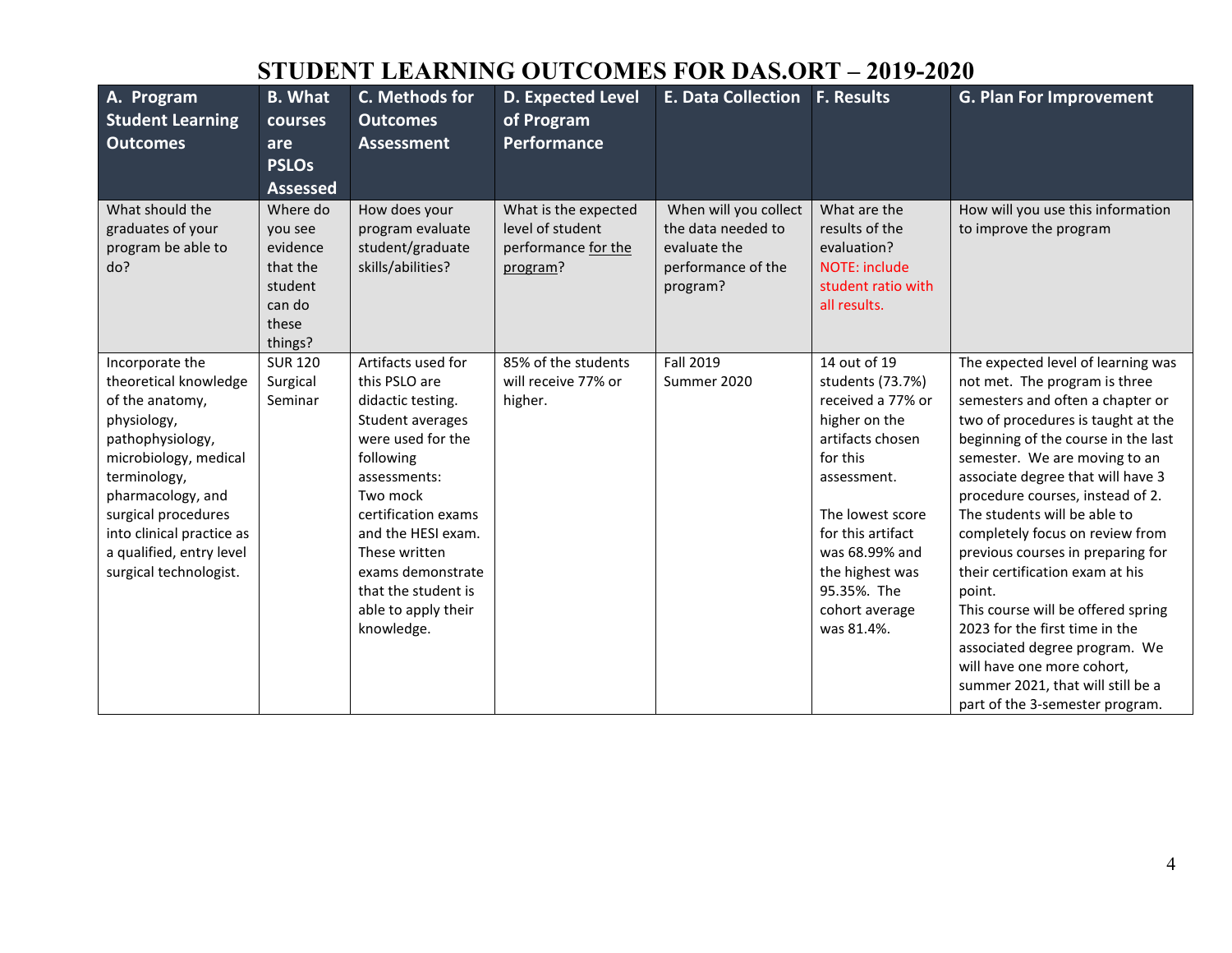# **STUDENT LEARNING OUTCOMES FOR DAS.ORT – 2019-2020**

| A. Program<br><b>Student Learning</b><br><b>Outcomes</b>                                                                                                                                                                                                               | <b>B.</b> What<br>courses<br>are<br><b>PSLOs</b>                                                                                                                                                                                                                     | C. Methods for<br><b>Outcomes</b><br><b>Assessment</b>                                                                                                                                                 | <b>D. Expected Level</b><br>of Program<br><b>Performance</b>                | <b>E. Data Collection F. Results</b>                                                          |                                                                                                                                                                             | <b>G. Plan For Improvement</b>                                                                                 |
|------------------------------------------------------------------------------------------------------------------------------------------------------------------------------------------------------------------------------------------------------------------------|----------------------------------------------------------------------------------------------------------------------------------------------------------------------------------------------------------------------------------------------------------------------|--------------------------------------------------------------------------------------------------------------------------------------------------------------------------------------------------------|-----------------------------------------------------------------------------|-----------------------------------------------------------------------------------------------|-----------------------------------------------------------------------------------------------------------------------------------------------------------------------------|----------------------------------------------------------------------------------------------------------------|
|                                                                                                                                                                                                                                                                        | <b>Assessed</b>                                                                                                                                                                                                                                                      |                                                                                                                                                                                                        |                                                                             |                                                                                               |                                                                                                                                                                             |                                                                                                                |
| What should the<br>graduates of your<br>program be able to<br>do?                                                                                                                                                                                                      | Where do<br>you see<br>evidence<br>that the<br>student<br>can do<br>these<br>things?                                                                                                                                                                                 | How does your<br>program evaluate<br>student/graduate<br>skills/abilities?                                                                                                                             | What is the expected<br>level of student<br>performance for the<br>program? | When will you collect<br>the data needed to<br>evaluate the<br>performance of the<br>program? | What are the<br>results of the<br>evaluation?<br><b>NOTE: include</b><br>student ratio with<br>all results.                                                                 | How will you use this information<br>to improve the program                                                    |
| Incorporate the<br>theoretical knowledge<br>of the anatomy,<br>physiology,<br>pathophysiology,<br>microbiology, medical<br>terminology,<br>pharmacology, and<br>surgical procedures<br>into clinical practice as<br>a qualified, entry level<br>surgical technologist. | <b>SUR 113</b><br>Surgical<br>Practicum<br><b>SUR 114</b><br>Surgical<br>Specialty<br>Practicum<br>These<br>courses are<br>the same<br>end course,<br>because of<br>summer vs<br>fall offering<br>and credit<br>hours we<br>used the<br>two<br>different<br>courses. | Artifacts used for<br>this PSLO is an<br>average of the<br>Clinical Grade. 80%<br>of this grade is<br>based on Preceptor<br>Evaluations,<br>Instructor<br>Evaluations, and<br>Dress Code<br>Adherence. | 85% of the students<br>will receive 77% or<br>higher.                       | Fall 2019<br>Summer 2020                                                                      | 19 out of 19<br>students achieved<br>a 77% or higher.<br>The lowest score<br>for this artifact<br>was 82.6 and the<br>highest was 99.6.<br>The cohorts<br>average is 93.70. | The expected level of learning was<br>met. Will continue to use<br>performance metrics to evaluate<br>results. |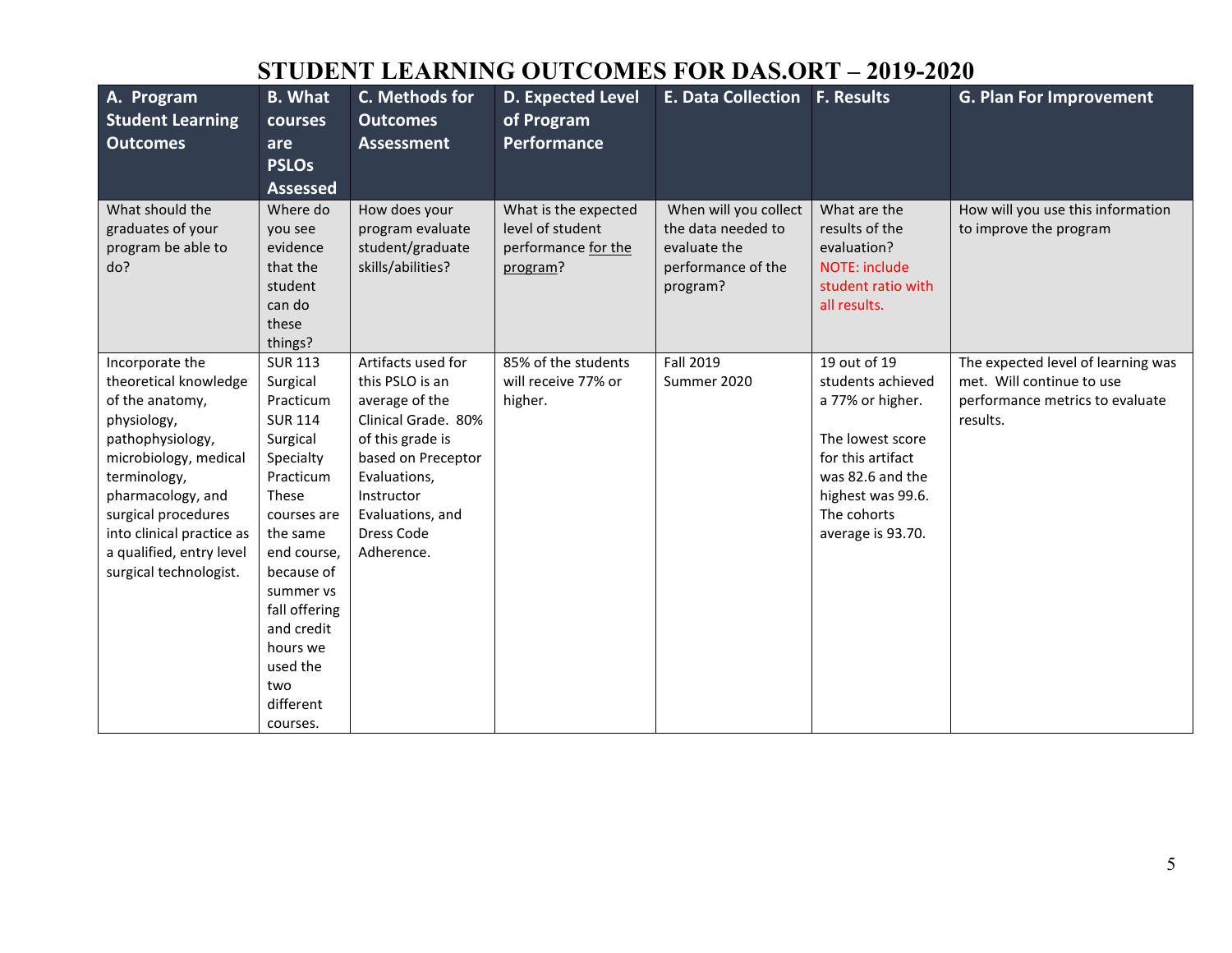# **STUDENT LEARNING OUTCOMES FOR DAS.ORT – 2019-2020**

| A. Program<br><b>Student Learning</b><br><b>Outcomes</b>                                                                                                                                                                                                               | <b>B.</b> What<br>courses<br>are<br><b>PSLOs</b><br><b>Assessed</b>                  | C. Methods for<br><b>Outcomes</b><br><b>Assessment</b>                                                           | <b>D. Expected Level</b><br>of Program<br><b>Performance</b>                | <b>E. Data Collection</b>                                                                     | <b>F. Results</b>                                                                                                                                                                                                                                | <b>G. Plan For Improvement</b>                                                                                 |
|------------------------------------------------------------------------------------------------------------------------------------------------------------------------------------------------------------------------------------------------------------------------|--------------------------------------------------------------------------------------|------------------------------------------------------------------------------------------------------------------|-----------------------------------------------------------------------------|-----------------------------------------------------------------------------------------------|--------------------------------------------------------------------------------------------------------------------------------------------------------------------------------------------------------------------------------------------------|----------------------------------------------------------------------------------------------------------------|
| What should the<br>graduates of your<br>program be able to<br>do?                                                                                                                                                                                                      | Where do<br>you see<br>evidence<br>that the<br>student<br>can do<br>these<br>things? | How does your<br>program evaluate<br>student/graduate<br>skills/abilities?                                       | What is the expected<br>level of student<br>performance for the<br>program? | When will you collect<br>the data needed to<br>evaluate the<br>performance of the<br>program? | What are the<br>results of the<br>evaluation?<br><b>NOTE: include</b><br>student ratio with<br>all results.                                                                                                                                      | How will you use this information<br>to improve the program                                                    |
| Incorporate the<br>theoretical knowledge<br>of the anatomy,<br>physiology,<br>pathophysiology,<br>microbiology, medical<br>terminology,<br>pharmacology, and<br>surgical procedures<br>into clinical practice as<br>a qualified, entry level<br>surgical technologist. | <b>SUR 116</b><br><b>Basic</b><br>Surgical<br>Procedures                             | Artifact used for<br>this PSLO are<br>Module I, II, III, and<br>IV. These module<br>exams cover<br>pharmacology. | 85% of the students<br>will receive 77% or<br>higher.                       | Fall 2019                                                                                     | 11 out of 13<br>students (85%)<br>received a 77% or<br>higher on the<br>artifacts chosen<br>for this<br>assessment.<br>The lowest score<br>for this artifact<br>was 74.49% and<br>the highest was<br>96.21%. The<br>cohort average<br>was 84.7%. | The expected level of learning was<br>met. Will continue to use<br>performance metrics to evaluate<br>results. |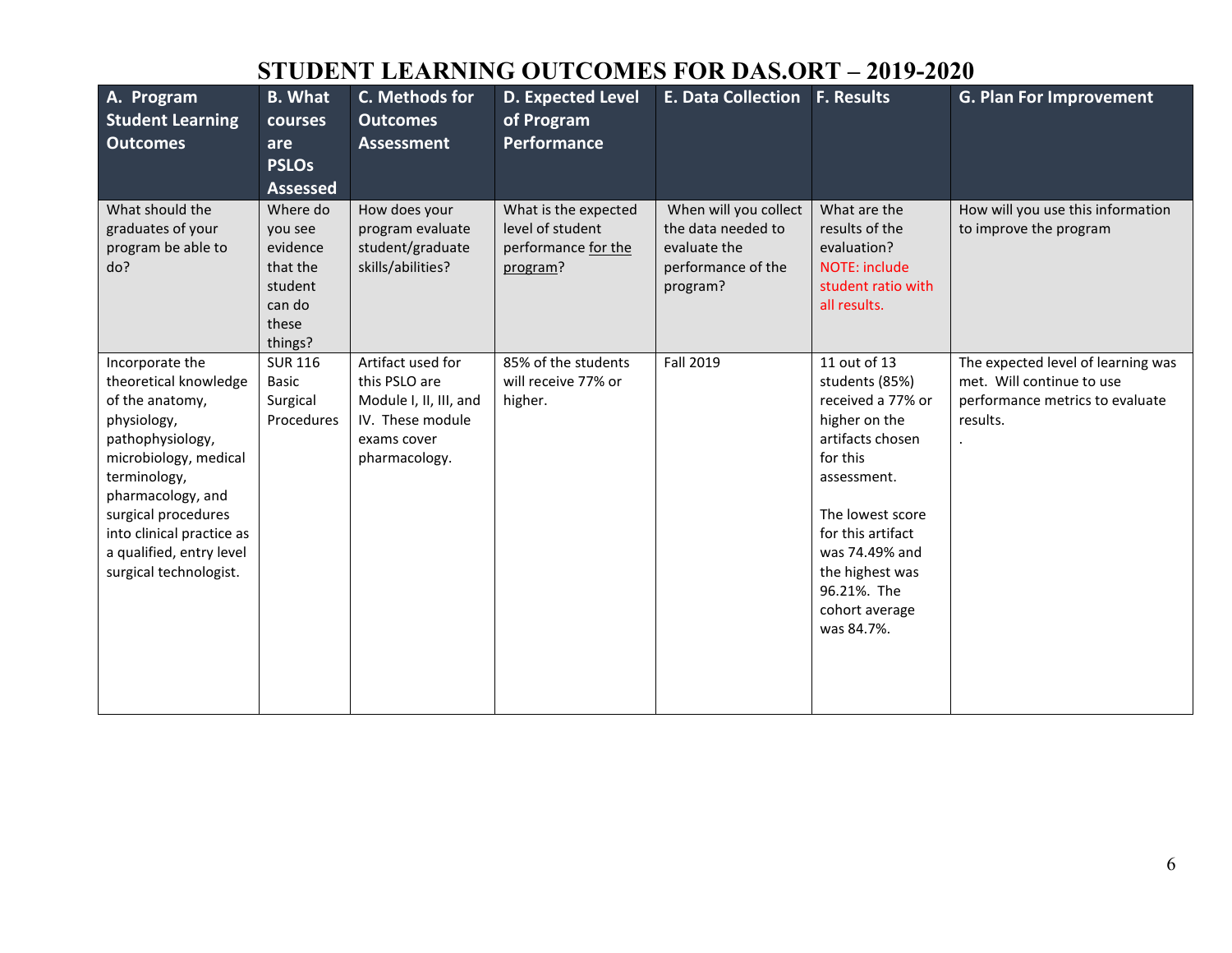#### **STUDENT LEARNING OUTCOMES FOR DAS.ORT – 2020 - 2021**

| A. Program<br><b>Student Learning</b><br><b>Outcomes</b>                                                                                                                                                                                                      | <b>B.</b> What<br>courses<br>are PSLOs                                                               | C. Methods for<br><b>Outcomes</b><br><b>Assessment</b>                                                                                                                                                                                                                                            | <b>D. Expected Level</b><br>of Program<br><b>Performance</b>                | <b>E. Data Collection F. Results</b>                                                          |                                                                                                                                                                                       | <b>G. Plan For Improvement</b>                                                                                                                                                                                                                                                                                                                                                                              |
|---------------------------------------------------------------------------------------------------------------------------------------------------------------------------------------------------------------------------------------------------------------|------------------------------------------------------------------------------------------------------|---------------------------------------------------------------------------------------------------------------------------------------------------------------------------------------------------------------------------------------------------------------------------------------------------|-----------------------------------------------------------------------------|-----------------------------------------------------------------------------------------------|---------------------------------------------------------------------------------------------------------------------------------------------------------------------------------------|-------------------------------------------------------------------------------------------------------------------------------------------------------------------------------------------------------------------------------------------------------------------------------------------------------------------------------------------------------------------------------------------------------------|
| What should the<br>graduates of your<br>program be able to<br>do?                                                                                                                                                                                             | <b>Assessed</b><br>Where do<br>you see<br>evidence<br>that the<br>student can<br>do these<br>things? | How does your<br>program evaluate<br>student/graduate<br>skills/abilities?                                                                                                                                                                                                                        | What is the expected<br>level of student<br>performance for the<br>program? | When will you<br>collect the data<br>needed to evaluate<br>the performance of<br>the program? | What are the<br>results of the<br>evaluation?<br>NOTE: include<br>student ratio with<br>all results.                                                                                  | How will you use this information<br>to improve the program                                                                                                                                                                                                                                                                                                                                                 |
| Support the Surgical<br>Technology Code of<br>Ethics by<br>demonstrating<br>professional<br>behaviors to include<br>ethical, legal, moral,<br>and medical values<br>related to the patient<br>and surgical team<br>during the<br>perioperative<br>experience. | <b>SUR 102</b><br>Applied<br>Surgical<br>Technology                                                  | Artifact used for<br>this PSLO is the<br>Module I Exam.<br>Module I covered<br>The Surgical<br>Technologist,<br>Communication<br>Teamwork, and<br>Professionalism,<br>and Legal,<br>Regulatory, and<br>Ethical Issues.                                                                            | 85% of the students<br>will receive 77% or<br>higher.                       | <b>Fall 2020</b>                                                                              | 15 out of 16<br>students (94%)<br>achieved a 77% or<br>higher.<br>The highest score<br>for this artifact<br>was a 92% and the<br>lowest was a 67%.<br>The cohort<br>average is 83.5%. | The expected level of learning was<br>met. However, no one received an<br>A. 56% of the cohort received a B<br>with an 87.8 average. 38% of the<br>cohort received a C with a 79.8%<br>average. Faculty is not happy with<br>these scores especially since it is so<br>important. Faculty plans on having<br>small group activities to help<br>reinforce what they learn and<br>show an increase in grades. |
|                                                                                                                                                                                                                                                               | <b>SUR 110</b><br>Surgical<br>Practicum I                                                            | Artifact used for<br>this PSLO is the<br>Daily Performance<br>Review - Clinical<br>Evaluation tool.<br>Questions<br>1, 2, 3, 4, 7, 14, 19, &<br>21, and Instructor's<br>Midterm and Final<br>Evaluation,<br>questions<br>3,4,5,8,11,& 12 all<br>pertain to ethics<br>and moral medical<br>values. | 85% of the students<br>will receive 77% or<br>higher.                       | Spring 2020                                                                                   | 12 out of 12<br>students achieved<br>a 77% or higher.<br>The highest score<br>for this artifact<br>was a 97% and the<br>lowest was a 91%.<br>The cohort<br>average is 95%.            | The expected level of learning was<br>met. Will continue to use<br>performance metrics to evaluate<br>results.                                                                                                                                                                                                                                                                                              |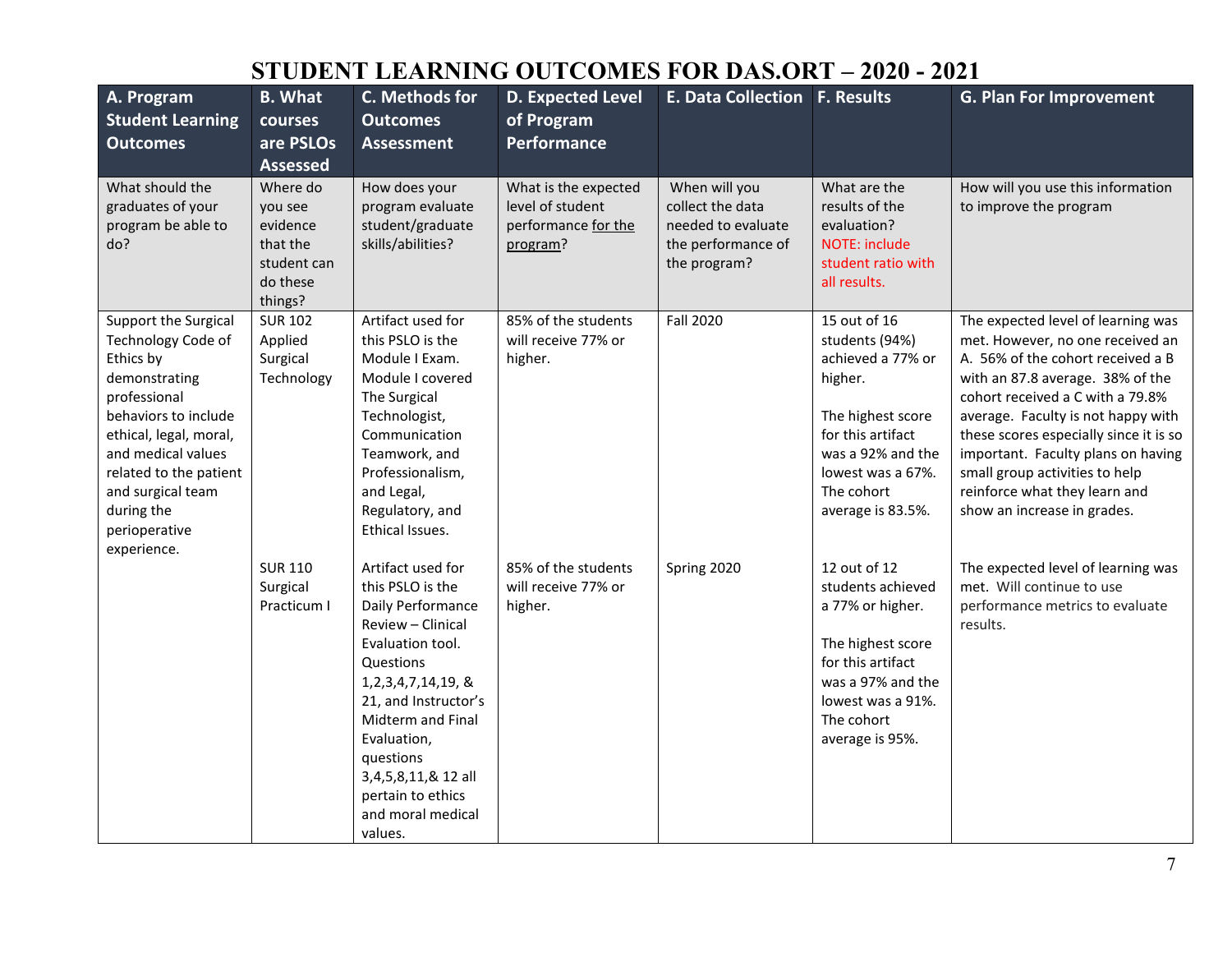#### **CONTINUOUS STUDENT IMPROVEMENT**

#### **This Cycle's Results and Comparison to Last Cycle's and Recommended Actions:**

The Surgical Technology Program was not adequately evaluating the students and failing to produce quality students to the clinical sites for a few years before 2018. The program went through staff changes, including 4 different Program Directors. Licensure rates were low. A new Program Director took the program over in 2018 and has made many changes in the curriculum, raised licensure rates and improved our reputation in the community by producing quality surgical technology students.

The Surgical Technology Diploma Program was delayed accepting a new cohort in fall 2018 to spring 2019 so the program could be restructured to have more positive outcomes. One new course was added to the curriculum: SUR 116 – Basic Surgical Procedures (3-0-3). This gave us more time to focus on medication and anesthesia used during surgical procedures. SUR 103 – Surgical Procedures I, was changed from 4-0-4 to 3-3-4 so that 3 hours of lab time during second semester could reinforce and build off the skills learnt first semester.

The program acquired a room to use as an Instrument Lab. The instruments are left out so the students can go in and have time for hands on and to study the instruments. 3 hours from SUR 101 – Introduction to Surgical Technology, 6-hour lab is used for instrumentation.

The students start taking Certification Review Quizzes second semester to keep the information they learned the first semester fresh in their minds, they also take these during their third semester. Three mock certifications exams have been added to SUR 120 – Surgical Seminar. The students take the Surgical Technology HESI exam at the beginning of the semester to establish their weaknesses and a study plan for the semester. They also take a mock exam for a midterm and a final. This quizzing and testing has led to better licensure pass rates.

Fall to spring persistence needs to improve. Faculty hopes that with the program changing to an associate degree program that this rate will improve. The students will have 5 semesters, including an extra procedure course, to learn the same information that they have been given in 3 semesters. The students will now have two semesters to learn and hone their skills before taking their Final Skills Practicum. The faculty hopes with an extra procedure course the students will have more time to learn and understand procedures and the anatomy that is related to them. The program has also raised the acceptance program GPA from a 2.0 to a 2.5.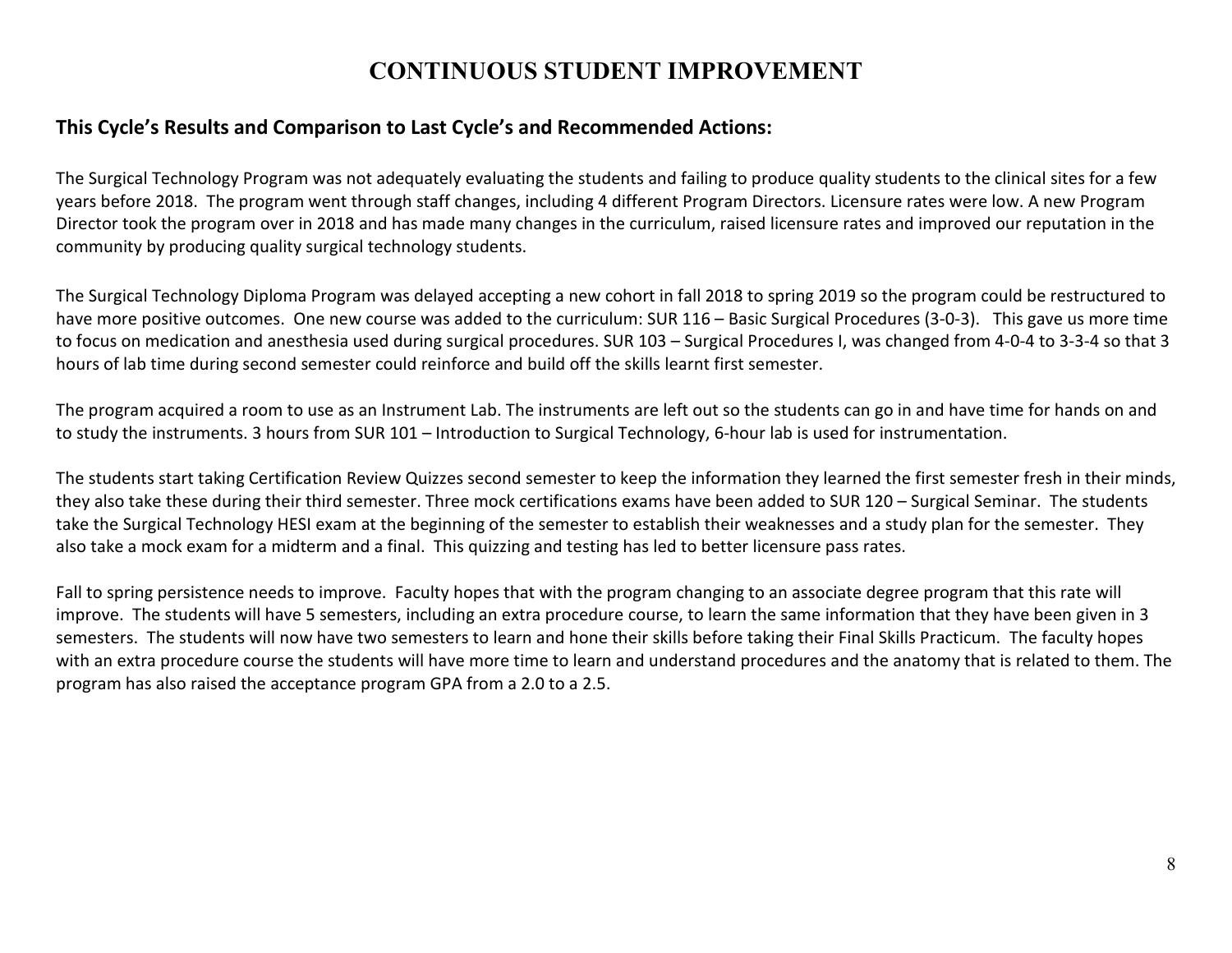#### **PROGRAM VITAL STATISCS**

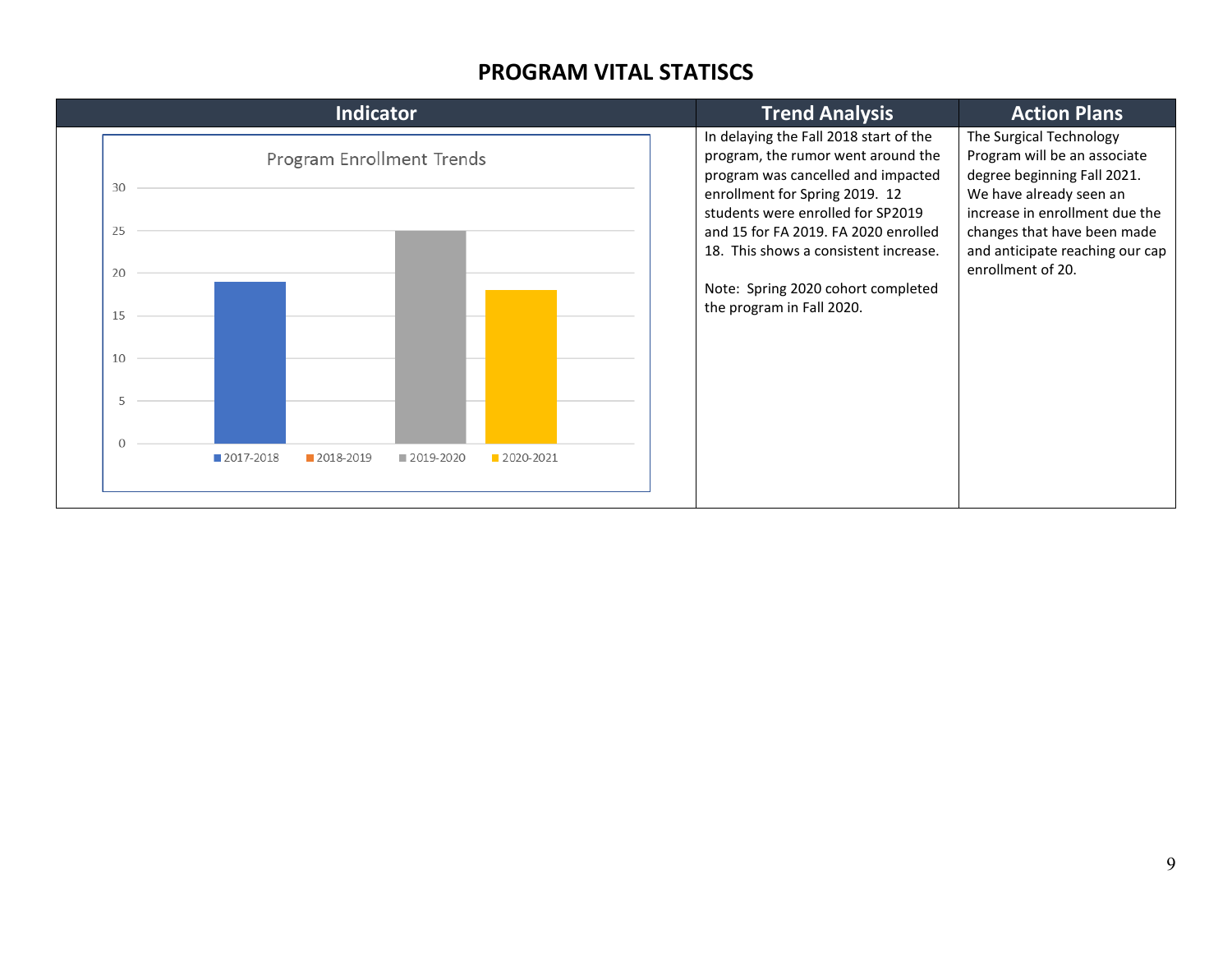| <b>Indicator</b>                                                                                                                                                         | <b>Trend Analysis</b>                                                                                                                                                                                                                   | <b>Action Plans</b>                                                                                                                                                                                                                                                                                                                                                                                                              |
|--------------------------------------------------------------------------------------------------------------------------------------------------------------------------|-----------------------------------------------------------------------------------------------------------------------------------------------------------------------------------------------------------------------------------------|----------------------------------------------------------------------------------------------------------------------------------------------------------------------------------------------------------------------------------------------------------------------------------------------------------------------------------------------------------------------------------------------------------------------------------|
| <b>Fall to Spring Persistance</b><br>100%<br>90%<br>80%<br>70%<br>60%<br>50%<br>40%<br>30%<br>20%<br>10%<br>0%<br>■ 2017-2018<br>2018-2019<br>■ 2020-2021<br>■ 2019-2020 | Fall to spring persistence has been<br>impacted by program changes. More<br>Skill Assessment have been added to<br>labs along with a Final Skills Practicum<br>that the students must pass to<br>progress in the program to the spring. | The Surgical Technology<br>Program will be an associate<br>degree beginning Fall 2021.<br>The students will have two<br>semesters to master their skills<br>before having the Final Skills<br>Practicum. The GPA for<br>admittance into the program<br>has also been increased from a<br>2.0 to a 2.5. The hope is that<br>with these changes the<br>students will successfully<br>transition from fall to spring.               |
| <b>Graduation Rates</b><br>100%<br>90%<br>80%<br>70%<br>60%<br>50%<br>40%<br>30%<br>20%<br>10%<br>0%<br>■ 2017-2018<br>2018-2019<br>■ 2019-2020<br>2020-2021             | Fall to Spring persistence had an effect<br>on the graduation rate. 2019-202 had<br>two cohorts graduate. The first cohort<br>graduated FA 2019 with 83%. The<br>second cohort graduated SU 2020<br>with 60%.                           | As noted above, the Surgical<br>Technology Program will be an<br>associate degree beginning Fall<br>2021. The students will have<br>two semesters to master their<br>skills before having the Final<br>Skills Practicum. The GPA for<br>admittance into the program<br>has also been increased from a<br>2.0 to a 2.5. The hope is that<br>with these changes the<br>students will be successful in<br>the program and graduate. |